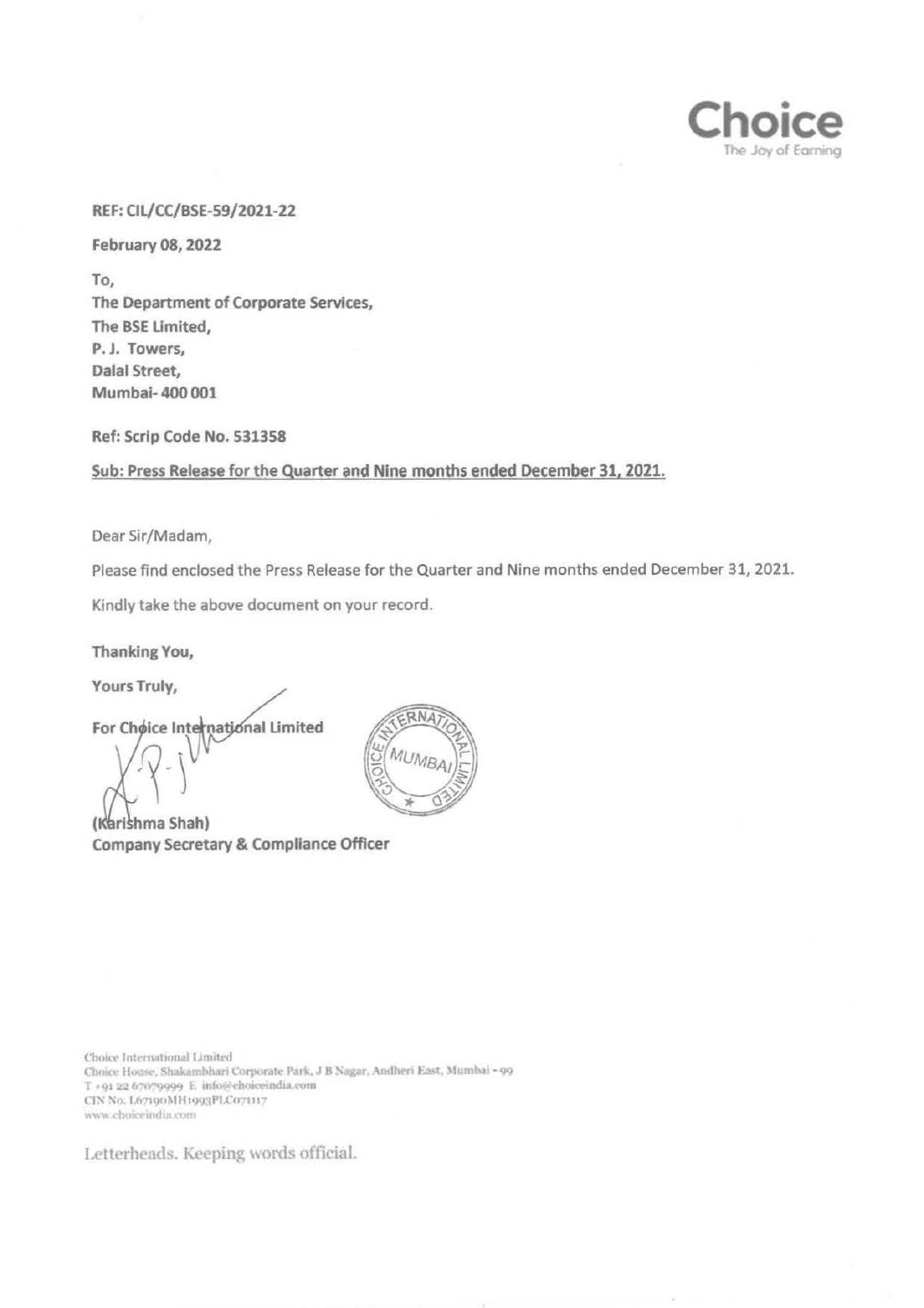

# **Strong growth across all the business segments 9M FY22 Revenue Growth of 55.7%; 9M FY22 EBITDA and Net Profit Growth of 94.6% and 167.1%**

**Mumbai, India, February 8, 2022:** Choice International Limited [\(BSE: 531358\)](https://www.bseindia.com/stock-share-price/choice-international-ltd/choicein/531358/), one of the leading financial conglomerate providing technology led financial solution across India ("CIL", "Choice" or the "Company"), announces its results for quarter and period ending December 31st, 2021.

# **Consolidated 9M FY22 Financial Highlights**

- Revenue Growth of 55.7% YOY to Rs. 1,926 mn
- EBITDA growth of 94.6% YOY to Rs. 650 mn; Margins expanded to 33.7% from 27.0%
- Net Profit growth of 167.1% YOY to Rs. 382 mn; Margins of improved to 19.8% from 11.6%
- Revenue share of 60.7% from B2C financial services, 15.4% from NBFC and housing finance, 21.3 % from Advisory Services and 1.4% from Technology services

# **Consolidated Q3 FY22 Financial Highlights**

- Revenue Growth of 45.3% YOY to Rs. 677 mn
- EBITDA growth of 146.2% YOY to Rs. 224 mn; Margins expanded to 33.1% from 19.5%
- Net Profit growth of 231.7% YOY to Rs. 136 mn; Margins improved to 20.1% from 8.8%

## Commenting on the initiative, **Mr. Kamal Poddar, Managing Director** said:

*"We continued our stellar performance during the quarter with a topline growth of around 45% and more than tripling of PAT. This robust performance was broad based across our business segments with equity broking and insurance segments being the major drivers.*

*Our total demat accounts increased by 47% during the 9 months period since March 2021, this was supported by our customer acquisition through digital channels and network of choice business associates during the year. We expanded the network of our business associates by onboarding over 5,000 new associates during the year. We have done reorganization in our NBFC entity and scheduled to launch our first digital lending products by April 2022.*

*Our B2B segment also continued to grow. During the last nine months, our Government advisory team has bagged projects worth more than INR 210 Million across various states including Rajasthan, West Bengal and Maharashtra.*

*Our strategic objectives are aligned with growth of financial sector in the underpenetrated markets of India, and we are confident of contributing to the Country's goal of enhancing financial inclusion."*